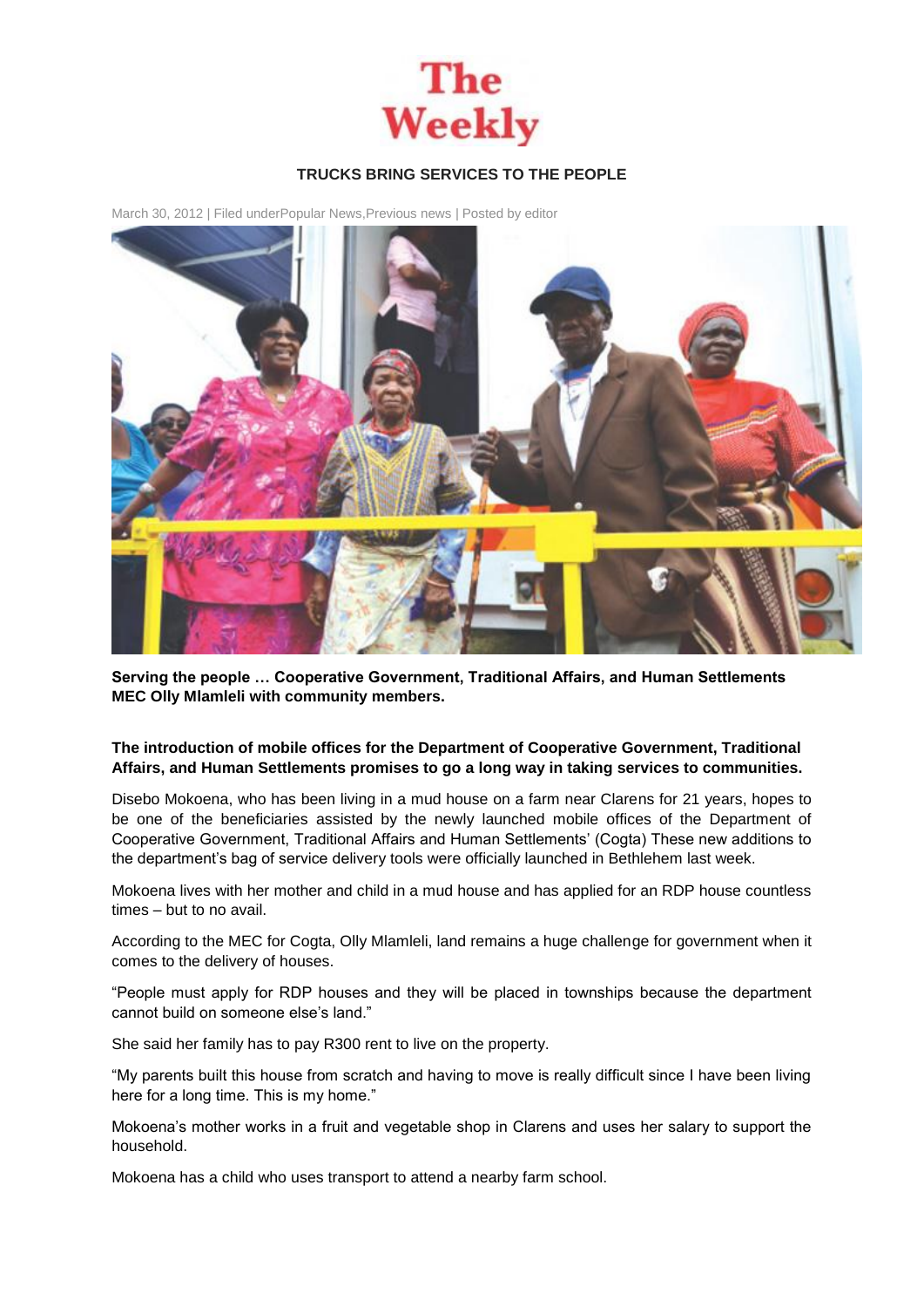

Mlamleli promised that Mokoena's predicament will be addressed when she lodges her RDP application at the mobile office.

She will have to bring her ID book to the mobile office when the trucks return to Clarens in order for her to track the progress of her previous application.

**A humble abode … The mud house that Disebo Mokoena has lived in for 21 years.**



The Head of Department of Cogta Nthimotse Mokhesi said the mobile office moves around rural communities to assist people to apply for houses and to check the progress of their applications.

He added that the two mobile trucks will assist the department with registering people on a database in order to better address housing challenges in the province.

According to Mokhesi, there are 21 000 incomplete housing units in the province and QwaQwa, Mangaung, and Fezile Dabi are key areas of concern.

"So our key priority is to complete the houses that were left incomplete due to reasons related to lack of payment by government and contractors deserting their work stations before we begin to build new houses."

The spokesperson of Cogta, Tieho Motaung, said the mobile office is equipped with air-conditioning, computers, a boardroom, a disability-friendly lift, and a generator.

"This will allow easy operation of the trucks in all provinces, regardless of the availability of electricity."

The trucks will also help relieve pressure on the existing departmental offices in the different districts of the province.

Mlamleli said the two trucks will go a long way in assisting government to provide services to villages in different towns of the province.

"The trucks should be sufficient.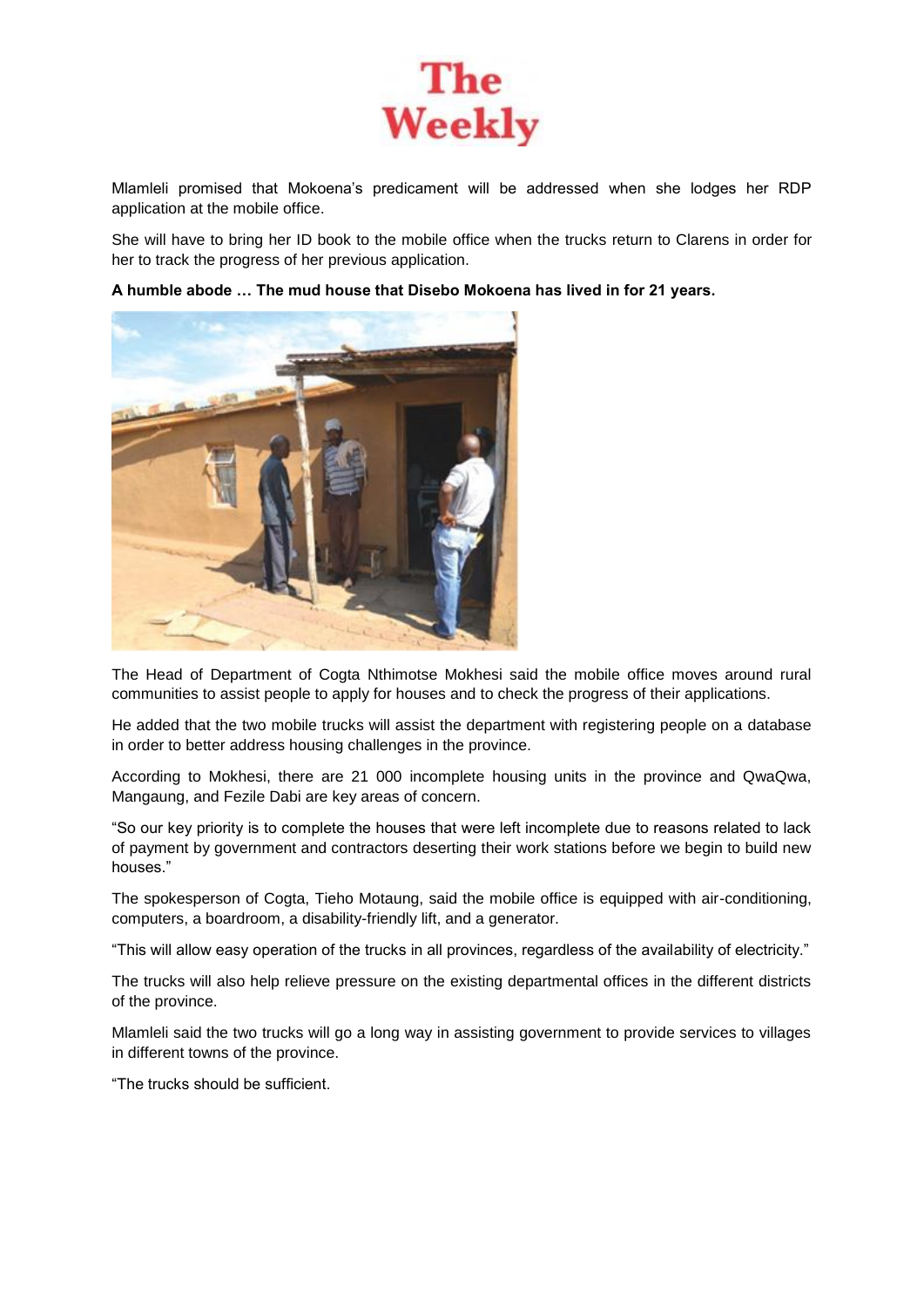## The Weekly



**Reaching remote communities … Scores queued up in front of the Department of Cooperative Government, Traditional Affairs, and Human Settlements' mobile office which made a stop in Clarens.**

We wanted to broaden the scope. We already have offices of municipalities, councillors, and the community development workers who are assisting communities with these services. The demand and experiences from the implementation of this project will dictate if we need more trucks or not."

Mlamleli added that there was much confusion in the past as a result of people applying for houses in different towns in the province.

"We need to look into our list of beneficiaries and clean the list to ensure that all beneficiaries receive proper housing."

This, according to the MEC, will be resolved by having more people on the Cogta database.

The MEC stated during her budget speech last week that there was information "lying dormant" on the Housing Subsidy System (HSS) that needs a "rigorous and concerted" effort to get the database in order.

"We are working on an improved HSS to ensure that the right people benefit. There will be particular emphasis on the vulnerable social groups such as the aged, 70 and above, child-headed households, and people with disabilities.

HSS is a computerised system that is used for the management of the housing application process and beneficiary data management. It has a database of all houses that have been built in the country, all applicants and beneficiaries and their status, and is used as part of the application process for ensuring that the right people benefit from the housing process.

The mobile offices will enable beneficiaries to receive answers immediately from the HSS.

**Cogta's mobile offices will provide communities with immediate feedback on:**

-The status of their applications should they have applied,

-The processing of applications and giving them immediate feedback on whether they qualify or not, and what options they have,

-Responding to other housing related concerns such as incomplete houses, problems with quality, etc,